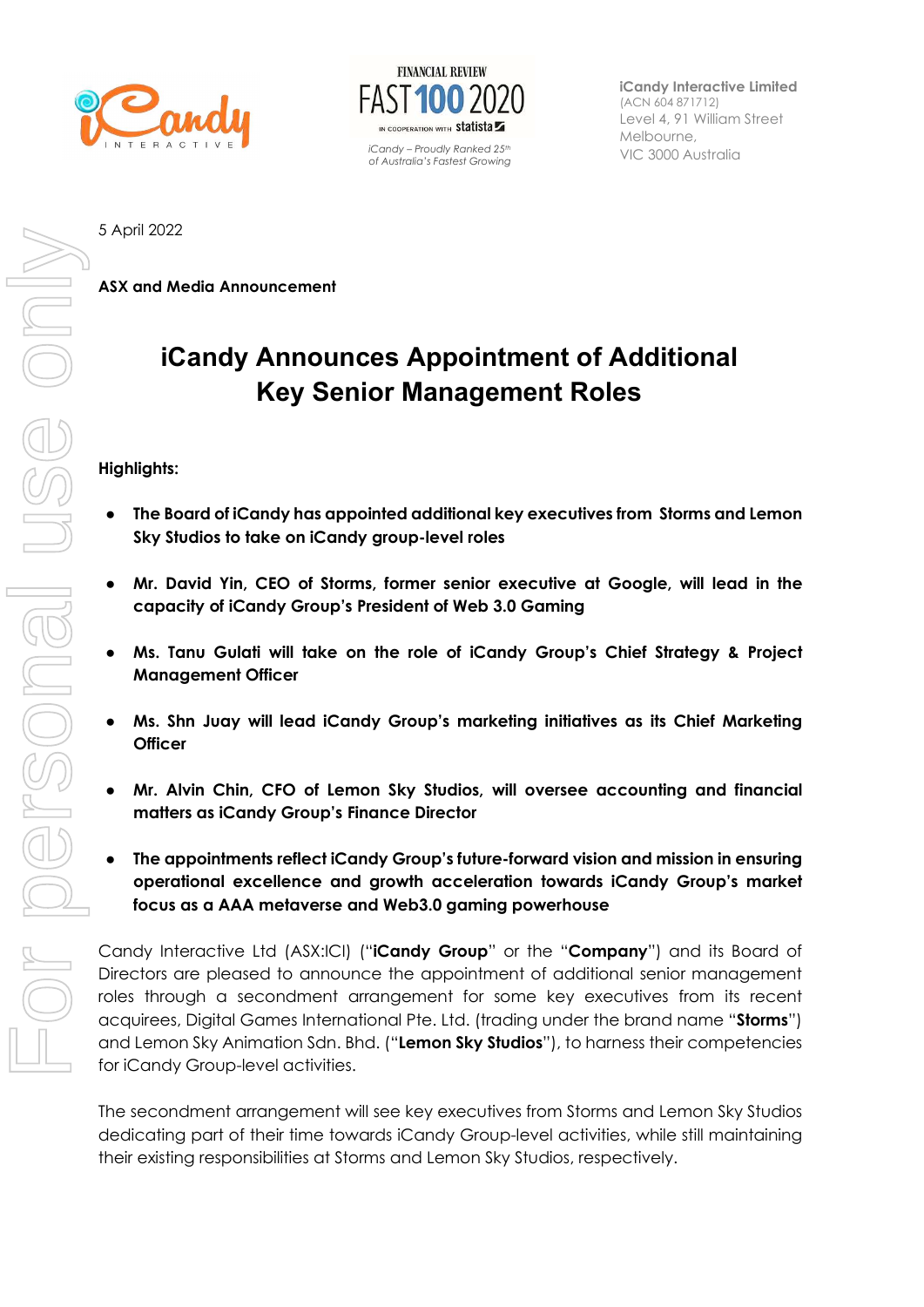



iCandy Interactive Limited (ACN 604 871712) Level 4, 91 William Street Melbourne,  $V/C$  3000 Australia include  $V/C$  3000 Australia

# Appointment of iCandy Group's Key Senior Management Roles

### David Yin – President of Web 3.0 Gaming, iCandy Group and CEO of Storms

Mr David Yin, who is presently the CEO of Storms, has undertaken a secondment role approved by the Board of iCandy Group as well as the Board of Storms, as the **President** of Web 3.0 Gaming of iCandy Group.

David has over 20 years of experience across gaming technology and is also an avid startup mentor, advisor as well as angel investor within the industry. Having headed business development for apps and games across Southeast Asia and Australia for Google in a past role, David was instrumental in empowering more than 50 startups to scale up to collective valuations in excess of US\$10 billion.

# Tanu Gulati – Chief Strategy & Project Management Officer, iCandy Group and VP, Platforms, Tech and Strategy of Storms

Ms Tanu Gulati serves as VP of Platforms, Tech, and Strategy at Storms, and has also undertaken a secondment role approved by the Board of iCandy Group as well as the Board of Storms, as the Chief Strategy and Project Management Officer of iCandy Group.

Tanu has over 10 years of experience in corporate and management consulting, with experiences from The Boston Consulting Group, Lazada, Viacom and Singtel, to name a few.

#### Shn Juay – Chief Marketing Officer, iCandy Group and VP, B2B of Storms

Ms Shn Juay is currently the VP, B2B at Storms, and has accepted the secondment role approved by the Board of iCandy Group as well as the Board of Storms, as the Chief Marketing Officer of iCandy Group.

Shn was the former CEO of Paktor, a location-based dating and networking app, and was responsible for driving the company's business valuation tenfold. Shn specialises in scaling the growth of mobile businesses globally with the utilisation of data analytics and strategic marketing initiatives.

#### Alvin Chin – Finance Director, iCandy Group and CFO of Lemon Sky Studios

Mr Alvin Chin is presently the Chief Financial Officer of Lemon Sky Studios, and has equally accepted the secondment role approved by the Board of iCandy Group as well as the Board of Lemon Sky Studios as the Finance Director of iCandy Group.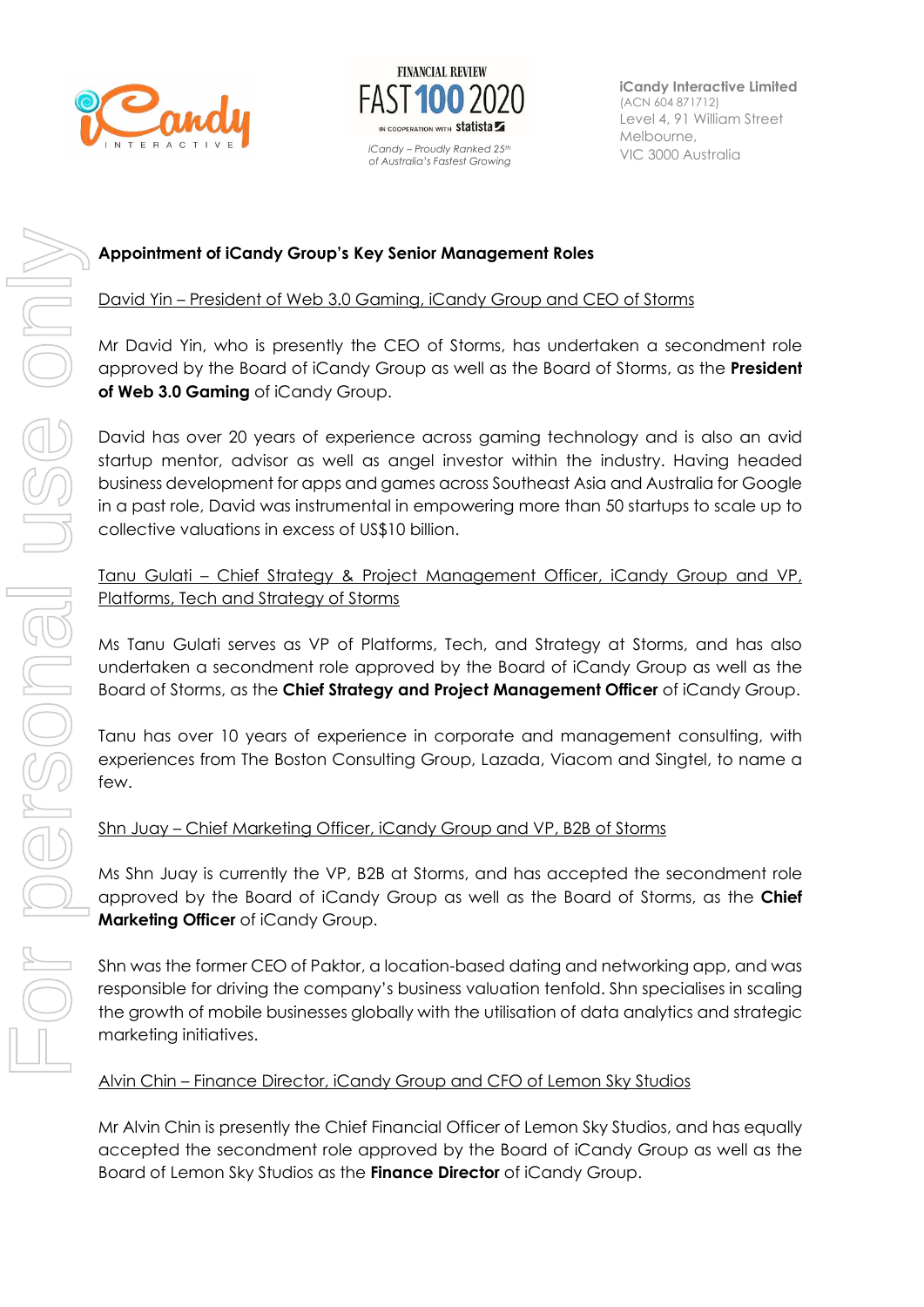



iCandy Interactive Limited (ACN 604 871712) Level 4, 91 William Street Melbourne,

Alvin has more than 15 years of experience in financial reporting and operations, treasury, strategic and financial forecasting and modelling, and has previously held finance-related positions in event management and marketing consulting firms, a media conglomerate and an international oilfield services company.

# Future-Forward Aspiration

The appointments of these key executives into iCandy Group further reflect its futureforward vision and mission in ensuring operational excellence and growth acceleration following iCandy Group's market focus as a AAA metaverse and Web 3.0 gaming powerhouse with its recent acquisitions of Lemon Sky Studios, Storms, and Gameconomy as well as the Company's most recent strategic partnership with Froyo Venture Lab Ltd ("Froyo Lab"), announced 23 March 2022.

In addition, iCandy Group believes that its ability in its product development and operation space as the largest game developer of Australia and Southeast Asia will be strengthened significantly through the strengthening of its senior management.

This announcement has been authorised by the Board of Directors of iCandy Group.

#### $-$  END  $-$

#### About iCandy Interactive

iCandy Interactive Limited ("iCandy Group" or the "Company") is an Australian publiclytraded company founded and backed by Fatfish Group Ltd (ASX: FFG), with core businesses in the development and publishing of video games and digital entertainment.

iCandy Group is the largest independent game developer in Australia, New Zealand and Southeast Asia with operating bases in Australia, Indonesia, Malaysia, Singapore, and Thailand. iCandy Group as a whole has its business strengths in the development and publishing of traditional games (mobile, console and computers) and Web 3.0 games.

For more details, please contact: ir @icandy.io or visit www.icandy.io

#### About Storms

Storms is a Singapore-based gaming startup focused on strategic initiatives ranging from gaming solutions for businesses to hyper-casual mobile games development and publishing. Storms Games for Business is a key business line that provides instant games and gamification solutions to businesses and app partners which acquire, engage, and retain its user base in a meaningful way.